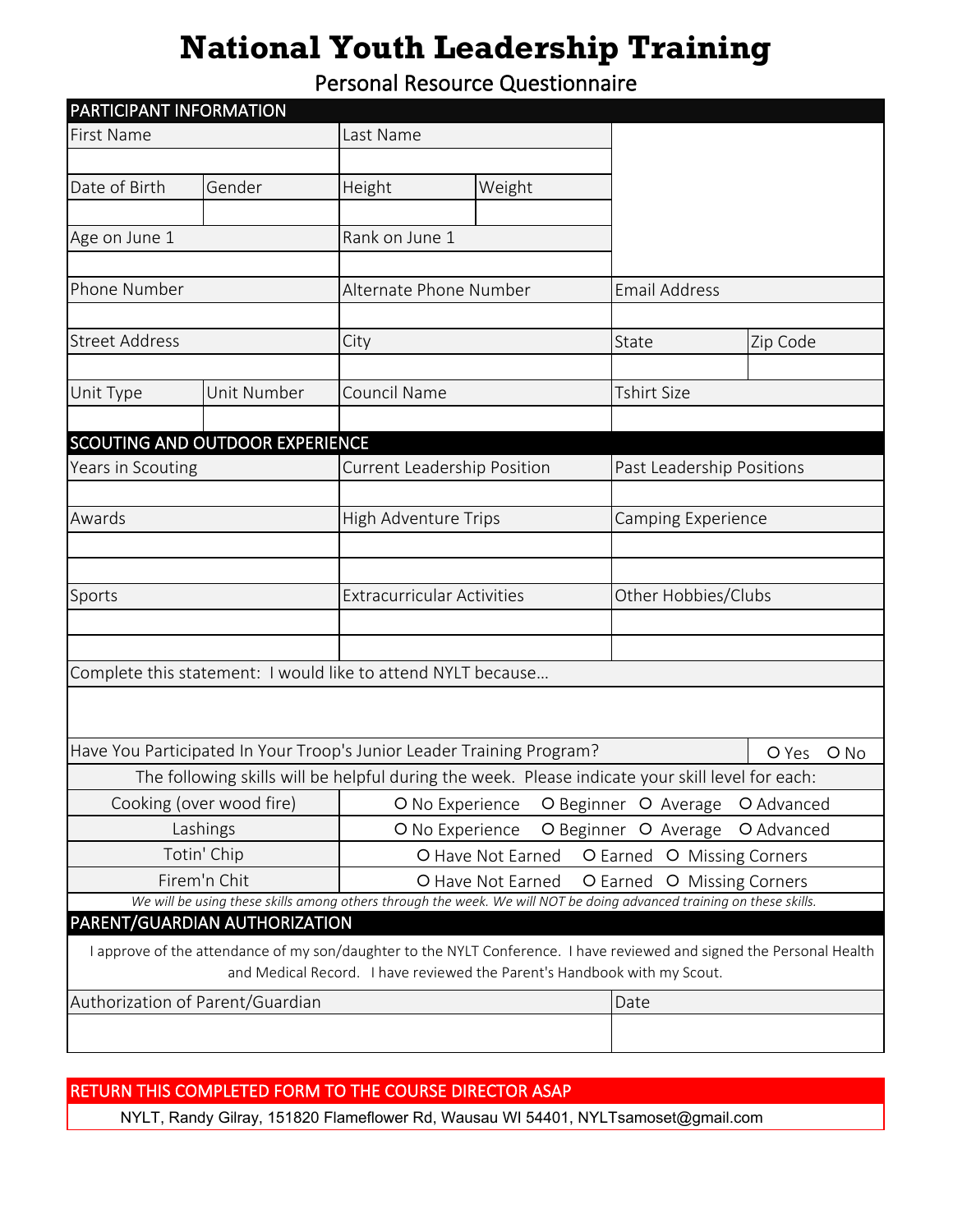# **National Youth Leadership Training**

Food & Medication Pre-Course Questionnaire

| PARTICIPANT INFORMATION         |                                                                 |                            |                     |  |
|---------------------------------|-----------------------------------------------------------------|----------------------------|---------------------|--|
| <b>First Name</b>               | Last Name                                                       | Gender                     |                     |  |
|                                 |                                                                 |                            | $\vert \cdot \vert$ |  |
| Date of Birth                   | Age on June 1                                                   | Rank on June 1             |                     |  |
|                                 |                                                                 |                            |                     |  |
| Phone Number                    | Alternate Phone Number                                          | <b>Email Address</b>       |                     |  |
|                                 |                                                                 |                            |                     |  |
| <b>Street Address</b>           | City                                                            | State                      | Zip Code            |  |
|                                 |                                                                 |                            |                     |  |
| Council Name                    | Unit Type                                                       | Unit Number                |                     |  |
|                                 | $\overline{\phantom{0}}$                                        |                            |                     |  |
| <b>FOOD ALLERGIES</b>           |                                                                 |                            |                     |  |
| Food Item or Group              | <b>Reaction Level</b>                                           | <b>Notes</b>               |                     |  |
|                                 |                                                                 |                            |                     |  |
|                                 |                                                                 |                            |                     |  |
|                                 |                                                                 |                            |                     |  |
|                                 |                                                                 |                            |                     |  |
| OTHER DIETARY RESTRICTIONS      |                                                                 |                            |                     |  |
| Food Item or Group              | Explanation (Religious Restrictions, Vegetarian - NOT Dislikes) |                            |                     |  |
|                                 |                                                                 |                            |                     |  |
|                                 |                                                                 |                            |                     |  |
|                                 |                                                                 |                            |                     |  |
|                                 |                                                                 |                            |                     |  |
| PERSONAL MEDICATION INFORMATION |                                                                 |                            |                     |  |
| <b>Medication Name</b>          | Dosage & Frequency                                              | Reason (Condition/Symptom) |                     |  |
|                                 |                                                                 |                            |                     |  |
|                                 |                                                                 |                            |                     |  |
|                                 |                                                                 |                            |                     |  |
|                                 |                                                                 |                            |                     |  |
|                                 |                                                                 |                            |                     |  |
|                                 |                                                                 |                            |                     |  |
|                                 | Please save a copy of this form for your records                |                            |                     |  |

*CONFIDENTIAL DOCUMENT: This form will only be shared with NYLT Medical & Food Directors, and as needed to other course personnel at the discretion of the Course Director* 

RETURN THIS COMPLETED FORM TO THE COURSE DIRECTOR ASAP

NYLT, Randy Gilray, 151820 Flameflower Rd, Wausau WI 54401, NYLTsamoset@gmail.com